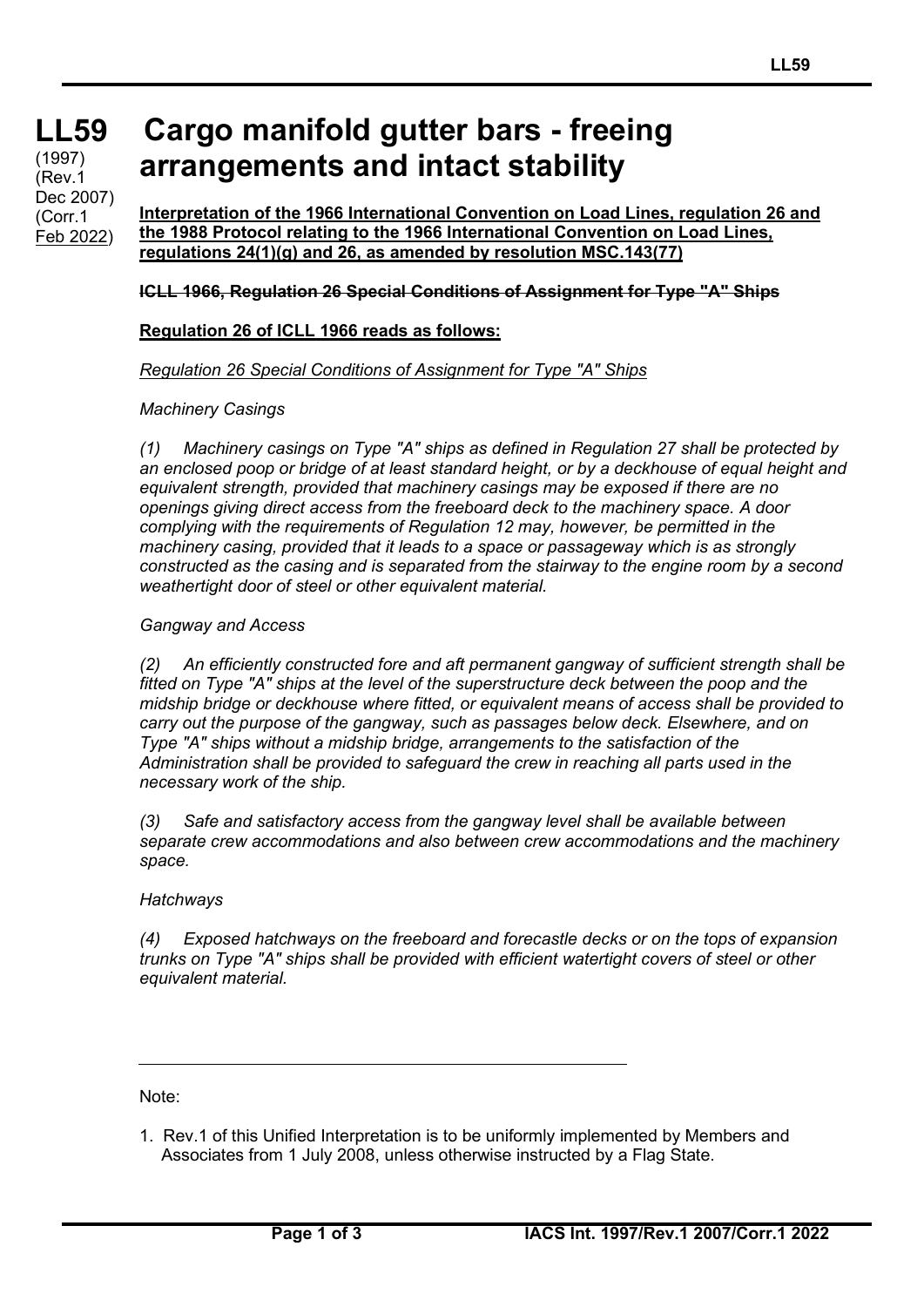*Freeing Arrangements*

(cont)

**LL59**

*(5) Type "A" ships with bulwarks shall have open rails fitted for at least half the length of the exposed parts of the weather deck or other effective freeing arrangements. The upper edge of the sheer strake shall be kept as low as practicable.*

*(6) Where superstructures are connected by trunks, open rails shall be fitted for the whole length of the exposed parts of the freeboard deck.*

# **ICLL 1988, as amended by res. MSC.143(77), Regulation 24 Freeing Ports**

# **Regulation 24 of ICLL 1988 reads as follows**

## *Regulation 24 Freeing Ports*

*(1)(g)Gutter bars greater than 300 mm in height fitted around the weather decks of tankers in way of cargo manifolds and cargo piping shall be treated as bulwarks. Freeing ports shall be arranged in accordance with this regulation. Closures attached to the freeing ports for use during loading and discharge operations are to be arranged in such a way that jamming cannot occur while at sea.*

## **ICLL 1988, Regulation 26 Special conditions of assignment for type 'A' ships**

# **Regulation 26 of ICLL 1988 reads as follows**

# *Regulation 26 Special conditions of assignment for type 'A' ships*

## *Machinery casings*

*(1) Machinery casings on type 'A' ships, as defined in regulation 27, shall be protected by one of the following arrangements:*

- *(a) an enclosed poop or bridge of at least standard height; or*
- *(b) a deckhouse of equal height and equivalent strength.*

*(2) Machinery casings may, however, be exposed if there are no openings giving direct access from the freeboard deck to the machinery space. A door complying with the requirements of regulation 12 is acceptable in the machinery casing, provided that it leads to a space or passageway which is as strongly constructed as the casing and is separated from the stairway to the engine-room by a second weathertight door of steel or other equivalent material.*

## *Gangway and access*

*(3) A fore-and-aft permanent gangway, constructed in accordance with the provisions of regulation 25-1(2)(e), shall be fitted on type 'A' ships at the level of the superstructure deck between the poop and the midship bridge or deckhouse where fitted. The arrangement contained in regulation 25-1(2)(a) is considered an equivalent means of access to carry out the purpose of the gangway.*

*(4) Safe access from the gangway level shall be available between separate crew accommodations and also between crew accommodations and the machinery space.*